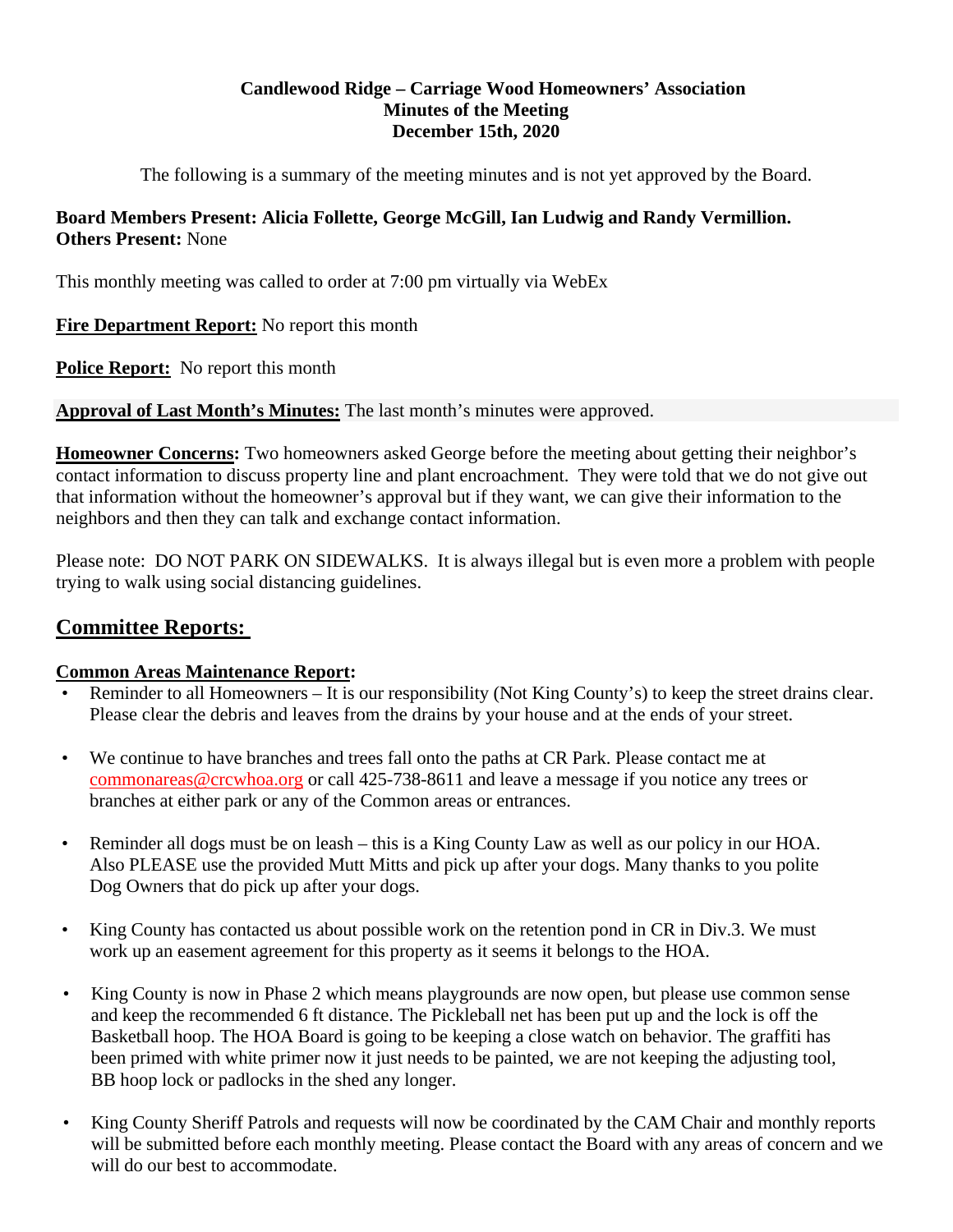- Please keep a watch for suspicious Activity and call 911
- **Reminder:** Our parks are private parks which exist for the use and enjoyment of HOA residents, their families and guests. They are not public parks. Our park usage rules apply to everyone. Following are some of the rules that have been established to maximize safety, and minimize liability and maintenance cost:
- A. Park Hours: 9:00 am to dusk.
- B. No Smoking, alcohol, drugs, loud music, golfing, motorized vehicles or **Fireworks** are allowed.
- C. Animals must be leashed, and owners are responsible for cleaning up after their animals.

### **ACC Report:**

We accept ACR requests via e-mail when the form does not need paint chips. (All paint chips should be mailed or hand delivered.) It has been noted that paint requests have been received lately without paint chips as well as requests without ACR forms. All requests must be accompanied by ACR forms which must be signed, include a valid address and phone number and, if for paint or stain, must include paint chips and note which paint is for what part of the house (body, trim, deck, gutters, door, ...). If you want to speed up your notification, be sure that your email address is clearly written.

Due to the pandemic the ACC will consider ACRs with virtual paint chips but only when there is no question as to whether they would be approved. We will continue this policy throughout 2020 and will re-evaluate in 2021 to determine if this can become permanent.

ACC requests for this month were: 1 fence 1 entry way steps 1 front yard terracing

#### **Complaints Negotiations Report:**

No new complaints for December.

#### **Treasurer's Report:**

Reports look good.

#### **Legal and Insurance Report:**

No report this month

#### **Community Events Committee**

We need volunteers. The Easter Egg Hunt was cancelled due to the lack of volunteers and the COVID-19 crisis. The Garage Sale and Summer Event are also canceled for the same reasons.

Please note that, if a home owner wants to reserve a park, he or she should contact the CAM chair at commonareas@crcwhoa.org or call 425-738-8611 #80 and leave a message.

## Cul-de-Sac Committee Report – December 2020

- Inspected all 18 Cul-de-Sac Islands and 5 Retention Ponds within the last 2 days.
- All bushes, grass and tree maintenance in good condition.
- No Islands recommended for renovation at this time no change in Island score for December.

#### **On-going Issues/Concerns**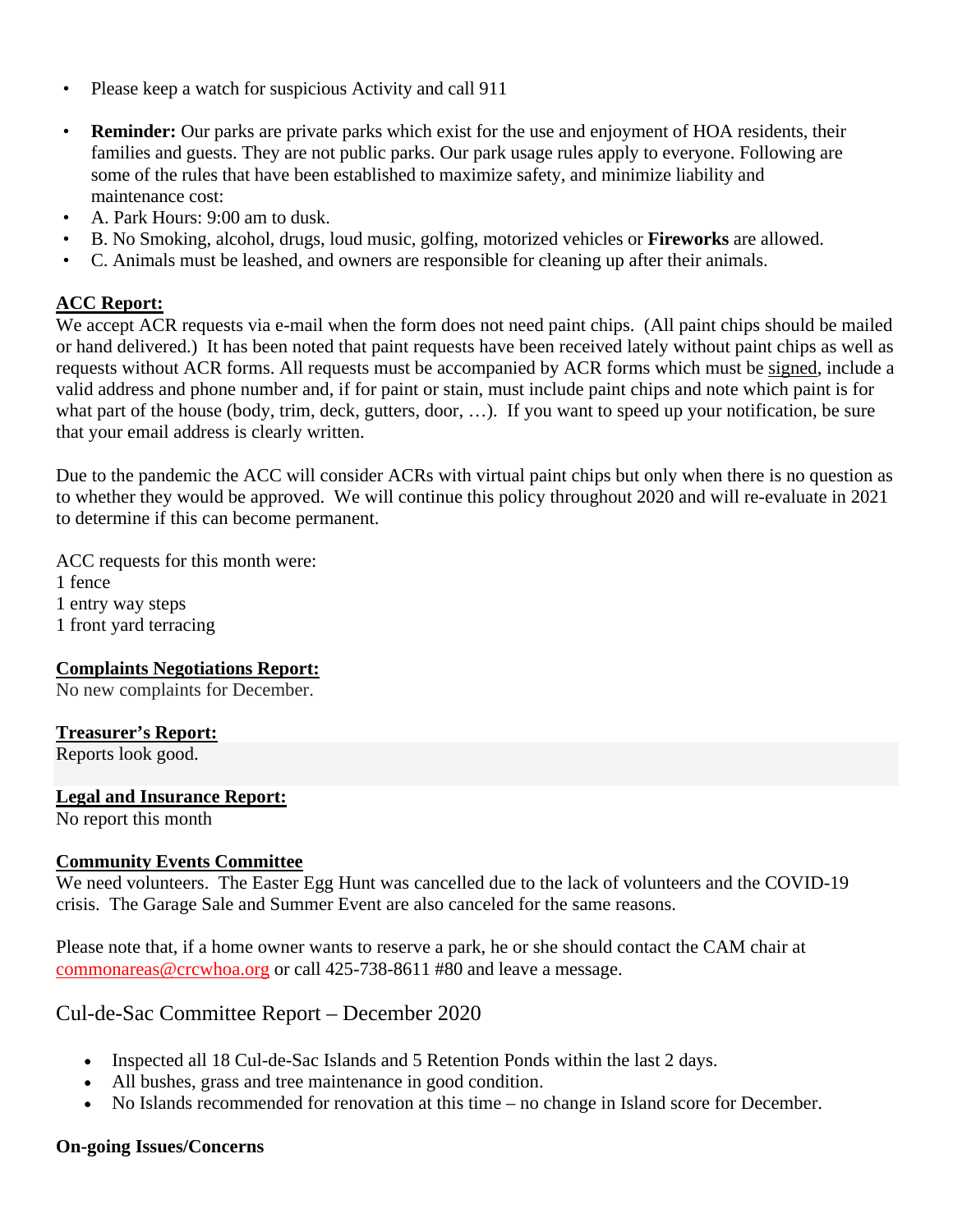Next time Camber performs any Bark application within the neighborhood, most of the Islands and Retention Ponds could use an update. Most are looking pretty bare.

King County contacted George about work they wanted to redo a CR retention pond in division 3. It turns out that the HOA owns the land. KC would like to have ownership transferred to them. George proposed an easement because transferring ownership would be very difficult due to needing a significant number of homeowners to approve. George is still investigating.

### **Web Site:**

No report this month.

#### **Capital Improvement Committee:**

No report this month.

#### **Nominating Committee**

We still have an open position on the Board. This coming January one existing Board member's term expires as well as one unfilled seat.

#### **Old Business:**

The virtual meetings are working for us. Homeowners who want to attend can request the information from George at president@crcwhoa.org.

Annual Meeting: cannot used church so will have annual meeting online. Proxies must be sent in as they must be signed. Send proxies via the mail – we cannot accept proxies at the virtual meeting. Mail in the proxies early since the mail seems to be slow. Catherine will put the annual meeting presentation on the web site before the meeting.

#### **New Business:**

No new business

**Please note that non safe and sane fireworks are illegal in the HOA because they are illegal in unincorporated King County.** Three years ago we had a house in our HOA burn down due to fireworks.

If you would like to give us your email address in order to be added to our email announcements please send your info to bookkeeper@crcwhoa.org. No one will see your email and we will not give it to anyone.

Roles for the 2020 HOA Board Members

| George McGill                   | President / Common Areas Chair               |
|---------------------------------|----------------------------------------------|
| Catherine George                | Reporting Secretary / ACC Chair / Web Master |
| Alicia Follette                 | Complaints / Treasurer                       |
| Carol Nyseth                    | Vice President                               |
| Open                            | <b>Community Events Committee Chair</b>      |
| Ian Ludwig                      | <b>ACC Member / CAM Member</b>               |
| Randy Vermillion                | ACC Member / Cul-de-sac Chair                |
| *Don Nelson                     | Legal and Insurance                          |
| * Volunteer, not a Board Member |                                              |

**Special Topics:** Visit our Website and contact the HOA via Email at: Web – www.crcwhoa.org

Facebook - Candlewood Ridge/Carriagewood HOA Email – president@crcwhoa.org info@crcwhoa.org architecture@crcwhoa.org